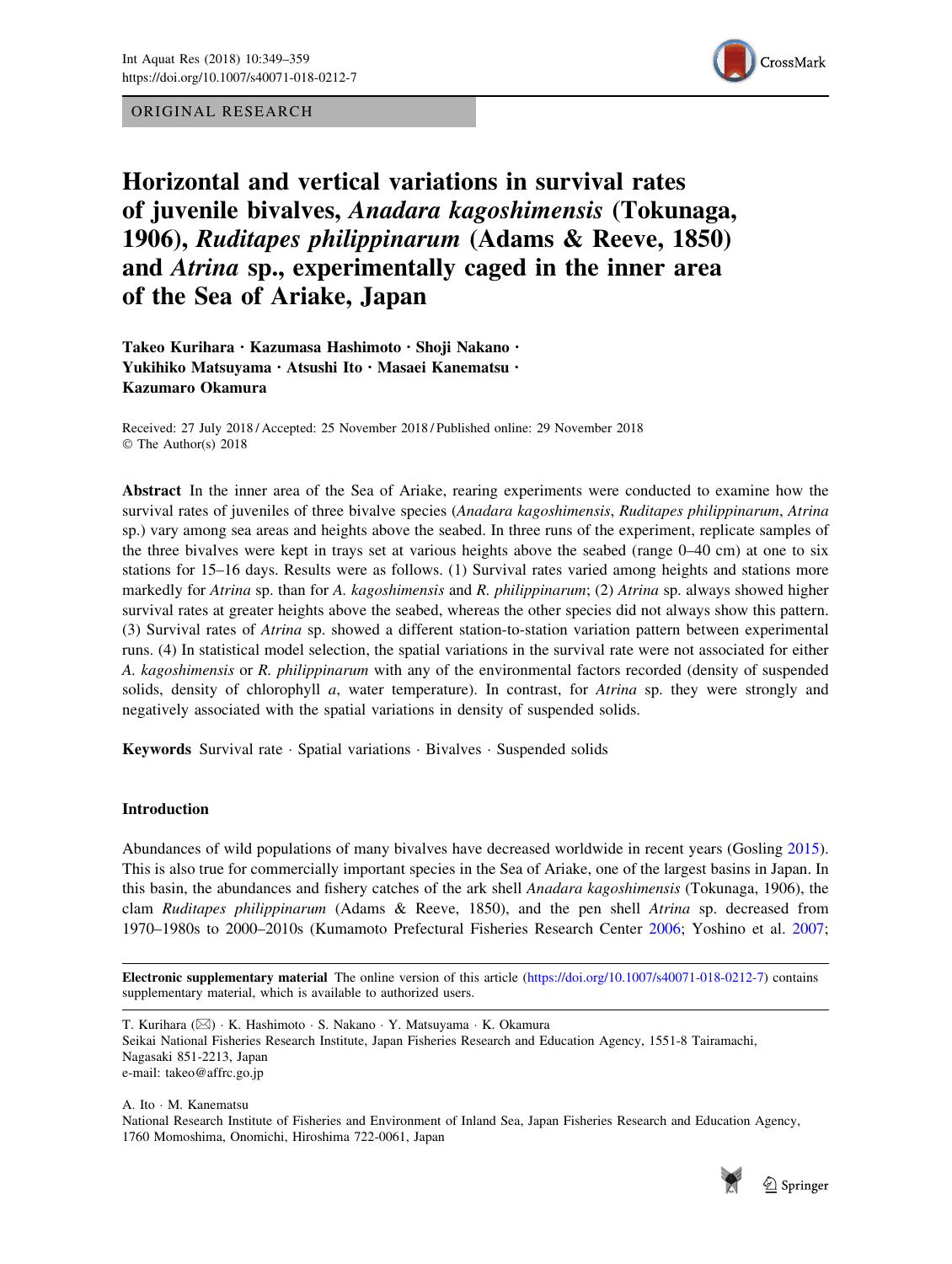Koga and Aramaki [2013](#page-9-0); Ito [2017](#page-9-0); Ministry of the Environment [2017](#page-9-0); see ''Materials and methods'' for the taxonomic problems with Atrina sp.).

To restore these bivalve resources, it is necessary to elucidate how and why their densities vary spatially and temporally. The abundance of marine animals is in general strongly affected by the survival rate during their juvenile stage (e.g., Begon et al. [2006](#page-9-0); Broitman et al. [2008](#page-9-0); Haddon [2011\)](#page-9-0). Indeed, this relationship is presented for A. kagoshimensis (Masaki and Onohara [2009](#page-9-0)), R. philippinarum (Nasu et al. [2008\)](#page-10-0), and Atrina sp. (Ito  $2017$ ). Therefore, it is important to know how and why the juveniles of A. kagoshimensis, R. philippinarum and Atrina sp. change the survival rates.

The survival rates of juveniles of these bivalves in the Sea of Ariake are likely to vary horizontally (i.e., among sea areas) and vertically (i.e., between the seabed and water column). That is, juvenile A. kagoshimensis are likely to survive somewhat better near the mouth of the bay than in the inner area of the bay (Nakamuta et al. [2013](#page-9-0)) and in the water column compared to the seabed since the juveniles on spat collectors in the water column seem to survive better than the juveniles dropped from the collectors onto the seabed (Masaki and Onohara [2009](#page-9-0)). Juvenile R. philippinarum are likely to survive better in areas with coarser sediments (Kanzaki et al. [2017](#page-9-0)) and at the higher position on spat collectors (Nagamoto et al. [2017\)](#page-9-0). Juvenile Atrina sp. were found to survive better in the east peripheral area (Suzuki et al. [2009\)](#page-10-0) and in the water column than on the seabed (Matoba et al. [2016](#page-9-0)).

The patterns and causes for such variations in survival rates in the Sea of Ariake have, however, been studied using different methods among species and among study sites. For example, spat collectors were used in some surveys for A. kagoshimensis (Masaki and Onohara [2009](#page-9-0)) and R. philippinarum (Nagamoto et al. [2017](#page-9-0)) but not in any surveys reported for Atrina sp. (Matoba et al. [2016](#page-9-0) and references therein); and Atrina sp. were kept in pocket nets in the water column and under fishery nets on the seabed (Matoba et al. [2016\)](#page-9-0). As a result, it is difficult to determine whether the differences in survival rates are due to differences in methods or species-specific and/or site-specific characteristics. How and why the survival rates of each bivalve species horizontally and vertically vary in the Sea of Ariake should be studied to find locations suitable for culture and transplantation of the species, which have been sought by trial and error (Matoba et al. [2016](#page-9-0); Nagamoto et al. [2017](#page-9-0)), and to elucidate what environmental factors are specific to such locations.

We conducted an in situ rearing experiment in the inner area of the Sea of Ariake, using a unified method to examine three problems: (1) how the survival rates of juvenile A. kagoshimensis, R. philippinarum and Atrina sp. vary among stations; (2) how the survival rates vary between the water column and the seabed; and (3) how the horizontal and vertical variations in the survival rates are correlated with turbidity, chlorophyll a concentration, and water temperature. These environmental factors have been found to correlate with the survival rates of many bivalve species (Gosling [2015\)](#page-9-0). High turbidity is suggested to lead to the mortality of Atrina sp. in the Sea of Ariake (Matsuyama [2012;](#page-9-0) Ministry of the Environment [2017](#page-9-0)).

### Materials and methods

The study site, the inner area of the Sea of Ariake, is characterized by the great tidal range (about 3.2 m on average; Matsukawa [2005\)](#page-9-0). This causes strong tidal currents, which leads to cyclic suspension and deposition of sediments (Md $\varphi$  = 2–8). The water temperature and salinity at 5 m depth are 9 °C and 30 °C, respectively, in winter and 26  $\degree$ C and 27  $\degree$ C, respectively, in summer.

Three runs of the field experiment of the design in Table [1](#page-2-0) were conducted in 2015. The ark shells Anadara kagoshimensis used in each run were wild specimens with shell length 14.5–27.8 mm collected in the Sea of Ariake. The clam Ruditapes philippinarum and pen shell Atrina sp. used were artificially produced seeds with shell length 12.6–14.7 mm and 8.8–37.9 mm, respectively. These specimens are regarded as juveniles, not sexually matured (Online Resource 1). How the differences in the source and body size of materials potentially affected species-specific results are examined in '['Discussion](#page-5-0)''.

The pen shells used were identified as "Atrina pectinata Lineage 2" (sensu Liu et al. [2011](#page-9-0)) by the analyses of the mtDNA COI region (Hashimoto et al. [2018](#page-9-0)). Their orthodox species name is, however, unclear owing to the taxonomic confusion of Atrina (Lemer et al. [2014](#page-9-0)). Therefore, we provisionally call the pen shells "Atrina sp''.

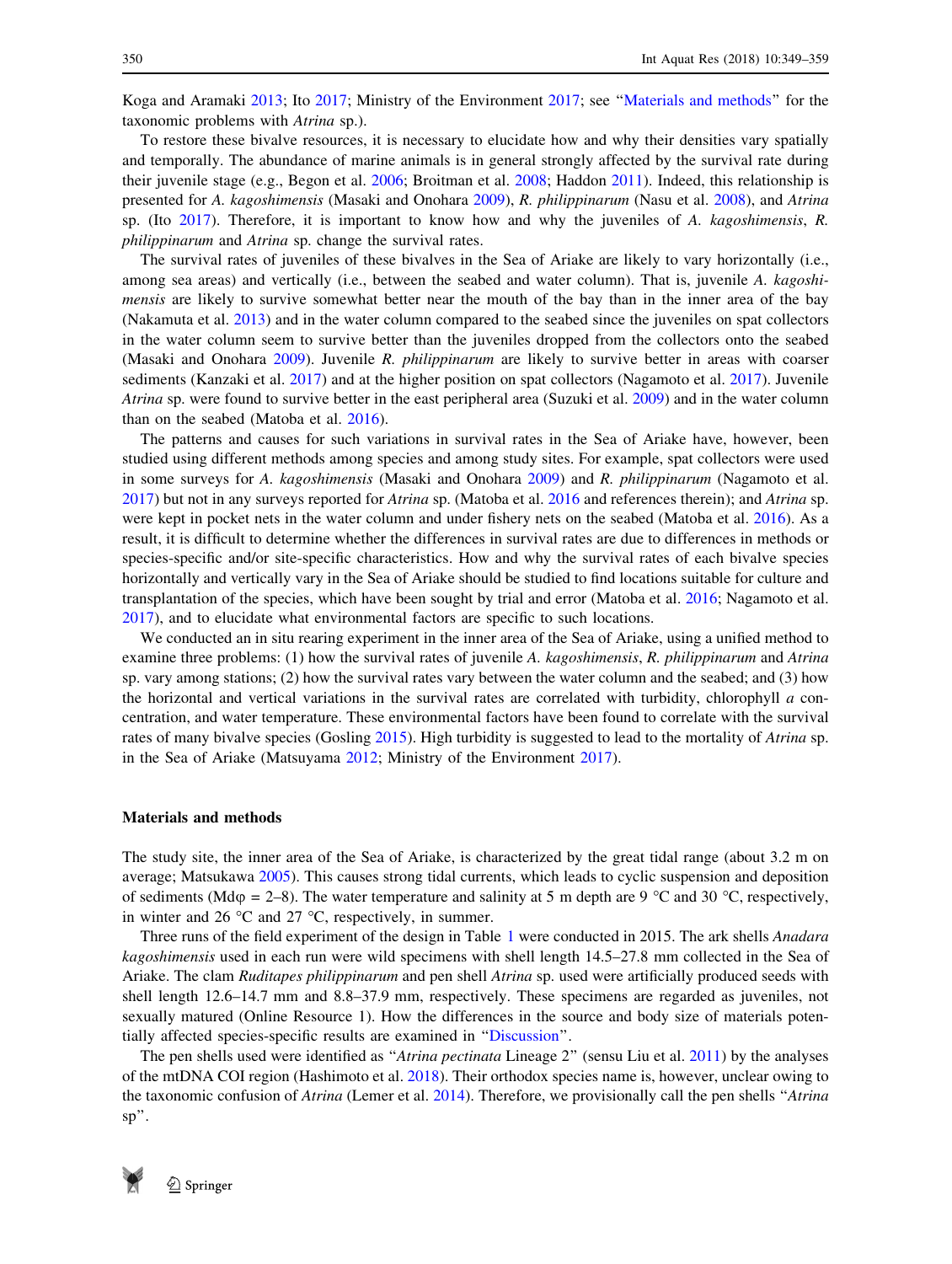<span id="page-2-0"></span>

|  |  |  |  |  |  | <b>Table 1</b> Design of each run of the rearing experiment |
|--|--|--|--|--|--|-------------------------------------------------------------|
|--|--|--|--|--|--|-------------------------------------------------------------|

|                                                          |                            | Run 1                                                                                                             | Run 2                                                                                                                       | Run 3                                                                                                                      |
|----------------------------------------------------------|----------------------------|-------------------------------------------------------------------------------------------------------------------|-----------------------------------------------------------------------------------------------------------------------------|----------------------------------------------------------------------------------------------------------------------------|
| The number of<br>specimens<br>used                       | Anadara<br>kagoshimensis   | 5                                                                                                                 | 3                                                                                                                           | 10                                                                                                                         |
|                                                          | Ruditapes<br>philippinarum | 5                                                                                                                 | 3                                                                                                                           | 10                                                                                                                         |
|                                                          | Atrina sp.                 | 3                                                                                                                 | 3                                                                                                                           | 20                                                                                                                         |
| Shell length<br>(mm)                                     | Anadara<br>kagoshimensis   | $27.8 \pm 2.5$                                                                                                    | $27.5 \pm 2.4$                                                                                                              | $14.5 \pm 1.5$                                                                                                             |
|                                                          | Ruditapes<br>philippinarum | $14.7 \pm 0.7$                                                                                                    | $14.5 \pm 0.7$                                                                                                              | $12.6 \pm 1.1$                                                                                                             |
|                                                          | Atrina sp.                 | $37.9 \pm 4.0$                                                                                                    | $25.3 \pm 2.8$                                                                                                              | $8.8 \pm 0.7$                                                                                                              |
| Preparation of<br>bivalve<br>specimens                   | Anadara<br>kagoshimensis   | Collected at Kashima (33.07°N,<br>$130.19^{\circ}$ E), the inner area of<br>the Sea of Ariake in<br>November 2014 | Collected at Kashima<br>$(33.07^{\circ}N, 130.19^{\circ}E)$ , the<br>inner area of the Sea of<br>Ariake in November<br>2014 | Collected at Ooura<br>$(32.94^{\circ}N, 130.23^{\circ}E)$ ,<br>the inner area of the Sea<br>of Ariake in September<br>2015 |
|                                                          | Ruditapes<br>philippinarum | Artificially hatched from adult<br>clams in November 2014                                                         | Artificially hatched from<br>adult clams in November<br>2014                                                                | Artificially hatched from<br>adult clams in May 2015                                                                       |
|                                                          | Atrina sp.                 | Artificially hatched from adult<br>pen shells in July 2014                                                        | Artificially hatched from<br>adult pen shells in July<br>2014                                                               | Artificially hatched from<br>adult pen shells in July<br>2015                                                              |
| Experimental<br>stations                                 |                            | B, F                                                                                                              | B                                                                                                                           | A, B, C, D, E, F                                                                                                           |
| Heights of<br>trays from<br>the seabed<br>(cm)           |                            | 0, 40                                                                                                             | 0, 20, 40                                                                                                                   | 0, 20                                                                                                                      |
| The number of<br>trays for<br>each station<br>and height |                            | 1                                                                                                                 | $\overline{2}$                                                                                                              | $\overline{2}$                                                                                                             |
| Start of the<br>experiment                               |                            | 27 May                                                                                                            | 5 September                                                                                                                 | 7 October                                                                                                                  |
| Experimental<br>period (days)                            |                            | 15                                                                                                                | 16                                                                                                                          | 16                                                                                                                         |

Experimental design differed among the three runs, depending on the availability of bivalves. Each run was conducted at some or all of the stations A to F in Fig. [1.](#page-3-0) The design of Run 1 was: two stations (B and F; Fig. [1\)](#page-3-0)  $\times$  two heights from the seabed (0 and 40 cm)  $\times$  one rearing tray. Four trays were used in total. The trays were made of polypropylene with 35 cm width, 24 cm length, and 7 cm height. In each tray, anthracite (i.e., hard, compact coal) with a diameter of about 2 mm was filled to 5 cm height. Height of a tray was defined as the distance from the upper face of anthracite in the tray to the seabed. The heights of trays from the seabed was set  $\lt 1$  m in each run, which is based on previous reports for A. kagoshimensis and Atrina sp. in the Sea of Ariake that survival rates sharply varied between specimens reared on the seabed and reared in the water column  $\lt 1$  m distant from the seabed (Yurimoto et al. [2007](#page-10-0); Matoba et al. [2016](#page-9-0)). Five A. kagoshimensis, five R. philippinarum and three Atrina sp. were embedded into the anthracite of each tray on 24 May. The trays were covered with a 2 mm  $\times$  2 mm mesh and were maintained in a bath with flowing seawater. The trays were then set at each height and station by divers on 27 May, using steel frames and stakes. They were recovered 15 days later to record the survival/death of each specimen.

The design of Run 2 was: one station (B in Fig. [1\)](#page-3-0)  $\times$  three heights from the seabed (0, 20 and  $40 \text{ cm}$ )  $\times$  two trays. Six trays were used in total. Three specimens of each species were embedded into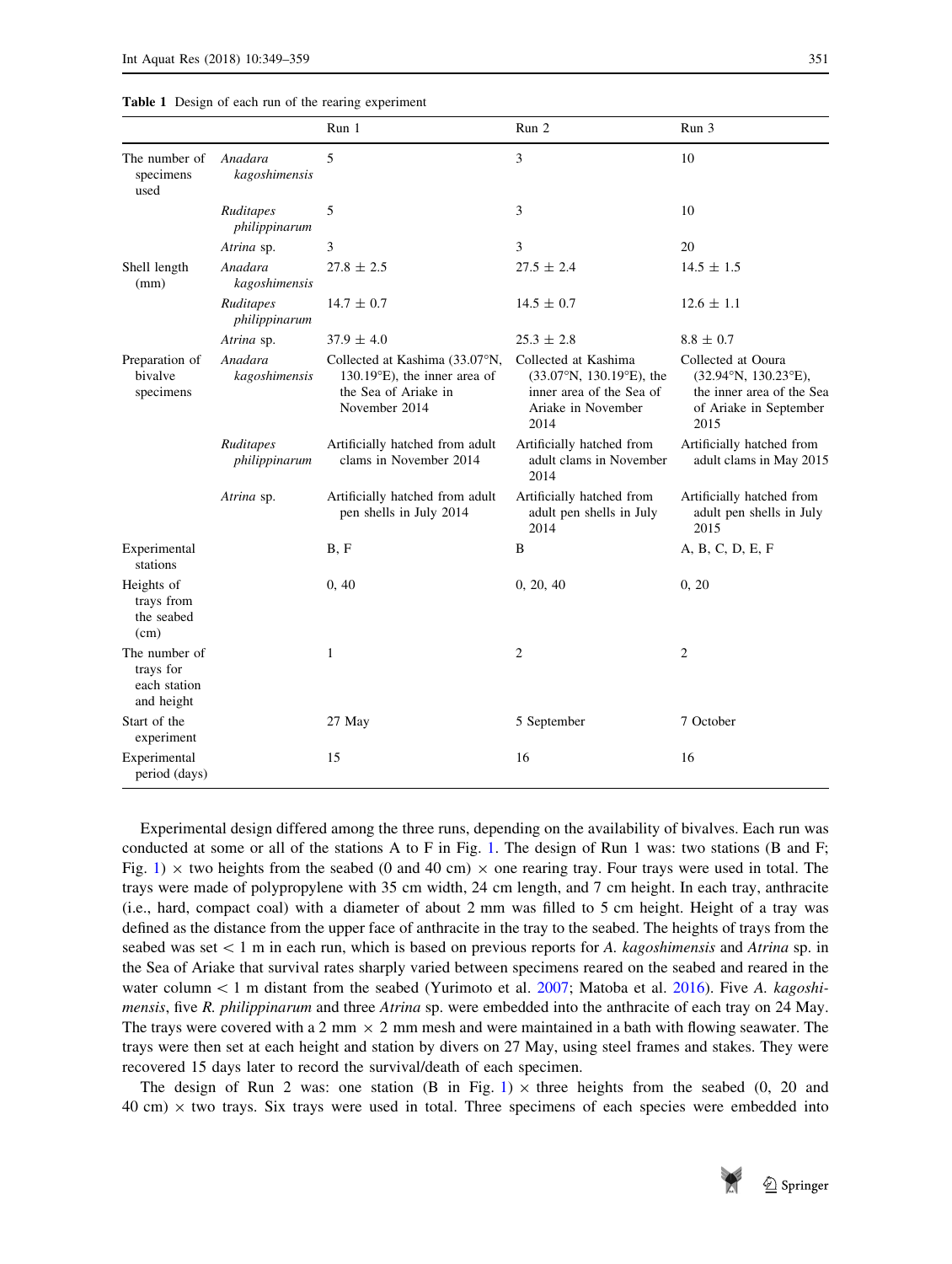<span id="page-3-0"></span>

Fig. 1 Location of the study site, the inner part of the Sea of Ariake (rectangular area in a smaller map) and the experimental stations (gray circles in a larger map). The correspondence of these stations between the present and previous studies (e.g., Ministry of Agriculture, Forestry and Fisheries [2011](#page-9-0)) is as follows: "A" = "P6", "B" = "T14", "C" = "15", "D" = "O-5a",  $E" = "SU-H", "F" = "T5"$ 

anthracite in each tray on 5 September using the same method as in Run 1. The trays were set at the station on 7 September and were recovered 16 days later.

The design of Run 3 was: six stations (A to F in Fig. 1)  $\times$  two heights from the seabed (0 and 20 cm)  $\times$  two trays. In total, 24 trays were used. Ten A. kagoshimensis, 10 R. philippinarum and 20 Atrina sp. were embedded into anthracite in each tray on 5 October using the same method as in Run 1. The trays were set at the six stations on 7 October and were recovered 16 days later. Environmental factors were measured for only Run 3. Turbidity (FTU), chlorophyll fluorescence intensity, and temperature  $({}^{\circ}C)$  were measured for each station and height with an interval of 10 min throughout the run, using a data logger CLW-U (JFE Advantech Co., Ltd, <http://ocean.jfe-advantech.co.jp/english/index.html>). The records of turbidity and chlorophyll fluorescence intensity were converted to density of suspended solids (SS; mg/l) and chlorophyll a density (Chl-a; lg/l) with transformation formulae (Online Resource 2) that had been constructed before the experiments.

The data of each run were used to examine the horizontal and vertical variations in bivalve survival rates (except for Run 2, which lacked replications of stations and thus cannot be used to examine the horizontal variation in survival rates). The data of Run 3 were also used to examine how SS, Chl-a and water temperature spatially vary. Median of each environmental factor during Run 3 was compared between heights and among stations with a Friedman test. In addition, the data of Run 3 were used to analyze survival rates of each species with a generalized linear model with mixed effects (GLMM) based on a logit function and binomial distribution. The objective variable was survival rate for each tray. The explanatory variables were median SS, median Chl-a, median water temperature, height above the seabed, and station for each tray. The random factor was associated with the difference in uninvestigated factors (e.g., microenvironment) between two trays within each combination of height and station. The best combination of explanatory factors was selected with the Bayesian information criterion (BIC). The calculation was performed with R (R Core Team [2017](#page-10-0)) and the package, glmmML, ver. 1.0.2 (Broström [2017](#page-9-0)). Although the shell length of each species somewhat varied among experimental trays owing to random allocation, its effect on the tray-to-tray variation in survival rate was negligible (Pearson's correlation coefficient  $r = -0.14$  and  $p = 0.52$  for A. kagoshimensis;  $-0.23$  and 0.27 for R. philippinarum; 0.013 and 0.95 for Atrina sp).

## Results

The horizontal variations in survival rate in Runs 1 and 3 (Figs. [2](#page-4-0) and [3\)](#page-4-0) were small for *Anadara kagoshimensis*, as its median survival rates were always 1.0 except for 0 cm height at stations D (0.90) and F (0.70) in Run 3. The variations were also small for Ruditapes philippinarum, as its survival rates were always 1.0 in Run 1 and were generally high (0.69–1.0) in Run 3 except for 0 cm height at station F (0.58). Compared to these two species, the horizontal variations in survival rate were greater for *Atrina* sp. Its survival rates were

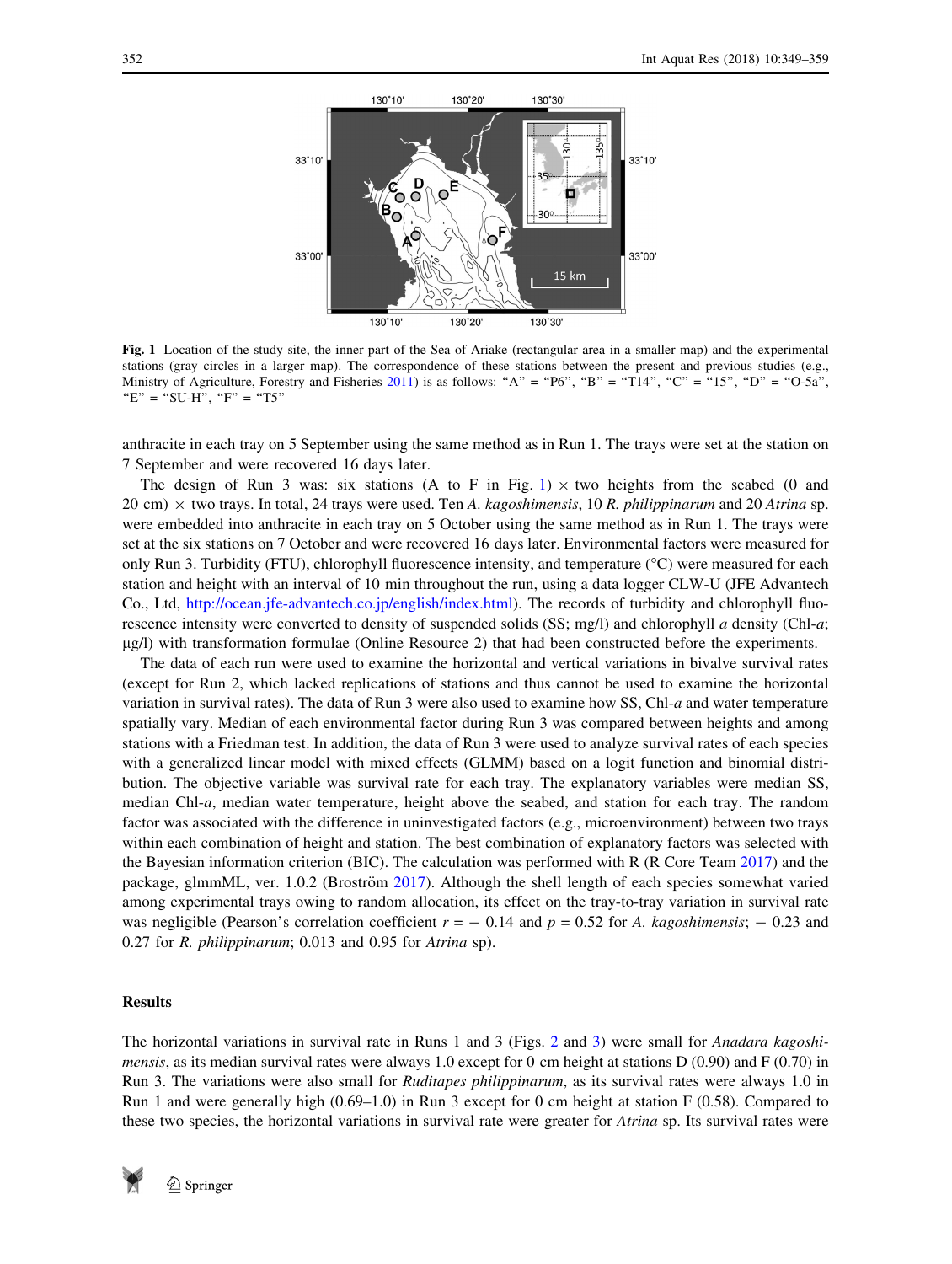<span id="page-4-0"></span>

Fig. 2 Survival rates of Anadara kagoshimensis, Ruditapes philippinarum, and Atrina sp. for each combination of station and height in Run 1 of the rearing experiments



Fig. 3 Survival rates of Anadara kagoshimensis, Ruditapes philippinarum, and Atrina sp. for each combination of station and height in Run 3 of the rearing experiments. Circles denote median survival rates, and bars the range

much higher for station F (1.0) than station B (0.0–0.67) in Run 1, and for station E (0.55–0.63) than stations F and B (0.13–0.25) in Run 3.

Survival rates of A. kagoshimensis showed unclear vertical changes. The values were slightly higher for 20 cm height than 0 cm height in Run 2 (Fig. [4](#page-5-0)) and in Run 3 (stations D and F; Fig. 3), and the rates were the same between the heights in Run 1 (1.0; Fig. 2). Survival rates of R. philippinarum showed variable vertical changes. The rates were the same between the heights in Run 1 (1.0); higher for 0 cm height (1.0) than 20 cm height (0.83) in Run 2; and showed different vertical-variation patterns in Run 3, depending on the station (20 cm height  $> 0$  cm height at stations B, D, E and F; 20 cm  $< 0$  cm at station C; 20 cm = 0 cm at station A). In contrast to A. kagoshimensis and R. philippinarum, Atrina sp. showed lower survival rates nearer and on the seabed in general: at station B in Runs 1 and 2; and at most stations (stations A, B, C, D and F) in Run 3.

Figure [5](#page-6-0) shows the horizontal and vertical variations in medians of SS, Chl-a, and water temperature in Run 3. Median SS was lower at stations A (25.2 and 16.5 mg/L for 0 and 20 cm heights, respectively) and E (20.5 and 19.3 mg/L) than the other stations ( $> 45.8$  and  $> 31.2$  mg/L) for each height; and 0 cm height (30.7–261.5 mg/L) than 20 cm height (32.5–125.6) for most stations. Median Chl-a was also lower at station A (5.4 and 5.0 µg/L for 0 and 20 cm heights, respectively) and E (2.4 and 2.2 µg/L) than the other stations

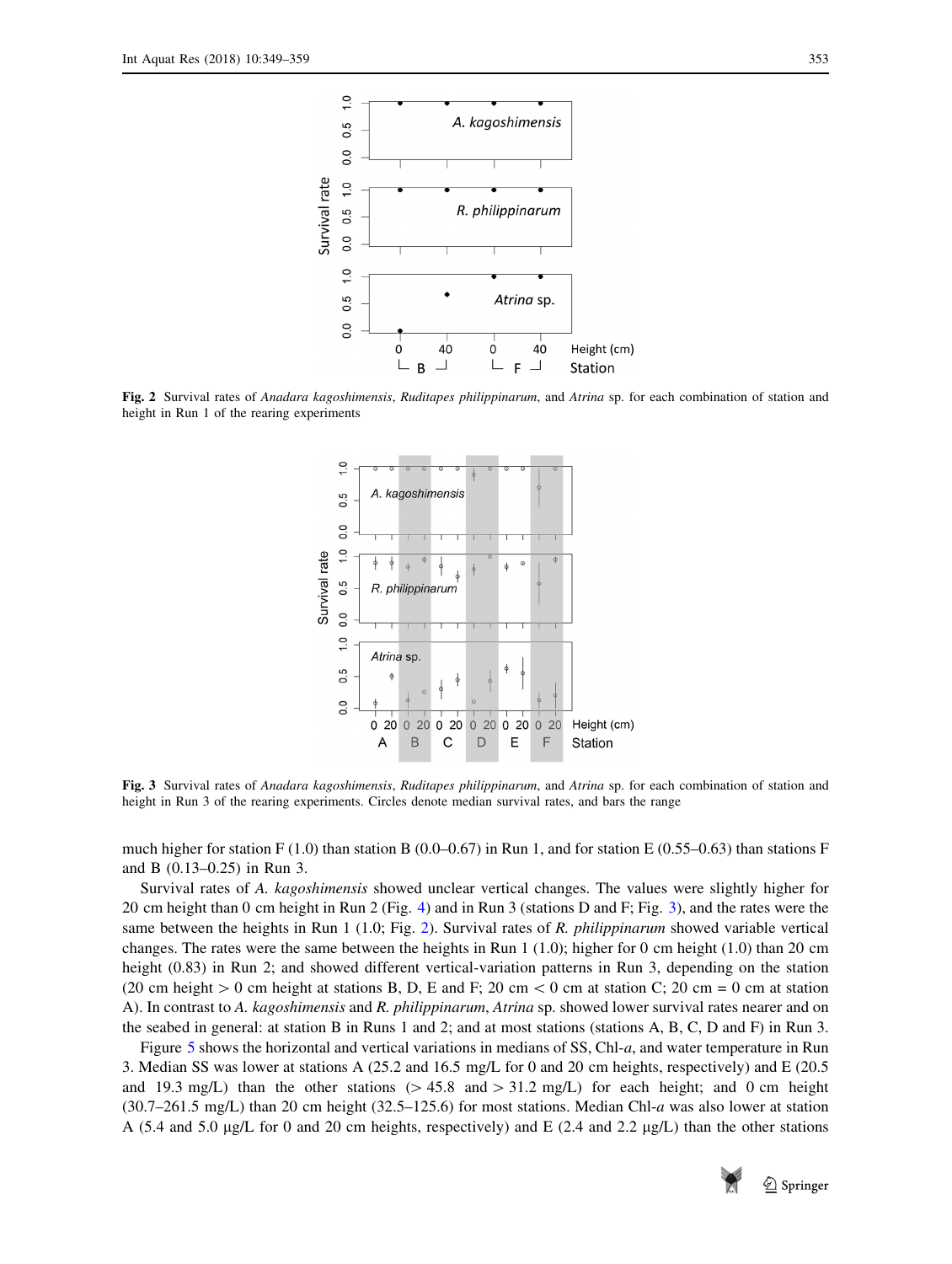<span id="page-5-0"></span>

Fig. 4 Survival rates of Anadara kagoshimensis, Ruditapes philippinarum, and Atrina sp. in Run 2 of rearing experiments conducted at station B. Circles denote median survival rates, and bars the range

( $> 8.9$  and  $> 10.1$  µg/L) for each layer, but less varied between layers (2.4–17.2 µg/L for 0 cm height and 2.2–14.5 µg/L for 20 cm height). Median water temperature was higher at stations A and  $F$  ( $>$  22 °C) than the other stations ( $\langle 22 \degree C \rangle$  and was nearly the same between heights. These spatial variations in environmental factors showed non-significant, but low, significance probabilities ( $p = 0.103 - 0.157$  and  $\chi^2 = 2.00 - 2.67$  for vertical variations;  $p = 0.0752 - 0.210$  and  $\chi^2 = 7.14 - 10.00$  for horizontal variations; Friedman test). The spatial variations were correlated significantly between Chl-a and SS (Spearman rank correlation  $\rho = 0.713$ ,  $p = 0.0276$  corrected with Holm's method) and between Chl-a and water temperature ( $\rho = -0.768$ ,  $p = 0.0107$ ) but not significantly between SS and water temperature ( $\rho = -0.4965$ ,  $p = 0.302$ ).

Of these spatial variations in environmental factors, the variations in median SS corresponded with the variations in Atrina sp. survival rate in that median SS was relatively low for the stations and height with the survival rates being relatively high (i.e., station E and 20 cm height). Atrina sp. survival rate was 0.45–0.55 for the lowest, median SS (16.5 mg/L), whereas it decreased to 0.00–0.25 for the highest, median SS (80.2 mg/L). Such a correspondence led to the selected statistical model that explains the variation in Atrina sp. survival rate with the variation in only SS (McFadden's pseudo  $R^2$  $R^2$  for SS = 0.084; see Table 2 for the selected model and Online Resource 3 for every model examined). In contrast with *Atrina* sp., the other two species did not show a clear correspondence between their survival rates and environmental factors. This led to the selected statistical model that explains the variation in R. philippinarum survival rate with no environmental factors (Table [2](#page-6-0) and Online Resource 4). GLMM did not converge for A. kagoshimensis. These species-specific correspondences between survival rate and SS are mirrored in Fig. [6](#page-7-0) in that only Atrina sp. showed a sharp decrease in survival rate against SS.

#### **Discussion**

Although experimental design and replication differed among the three experimental runs, the patterns of horizontal and vertical variations in survival rates were similar among the runs in that the variations were great for only Atrina sp. in survival rates, as follows. Only Atrina sp. showed marked differences in survival rate among the experimental stations. In Run 1, Atrina sp. survived better at station F than station B. This concurs with Suzuki et al. [\(2009](#page-10-0)), who indicated relatively high survival rates of juvenile Atrina sp. in the east, inner area of the Sea of Ariake (including station F), based on their finding that the ratio of spat density to larval density was higher for the east sea area than a west inner sea area. In Run 3, however, juvenile Atrina sp. survived slightly better at station E than the other stations including station F. Hence, it is possible that the

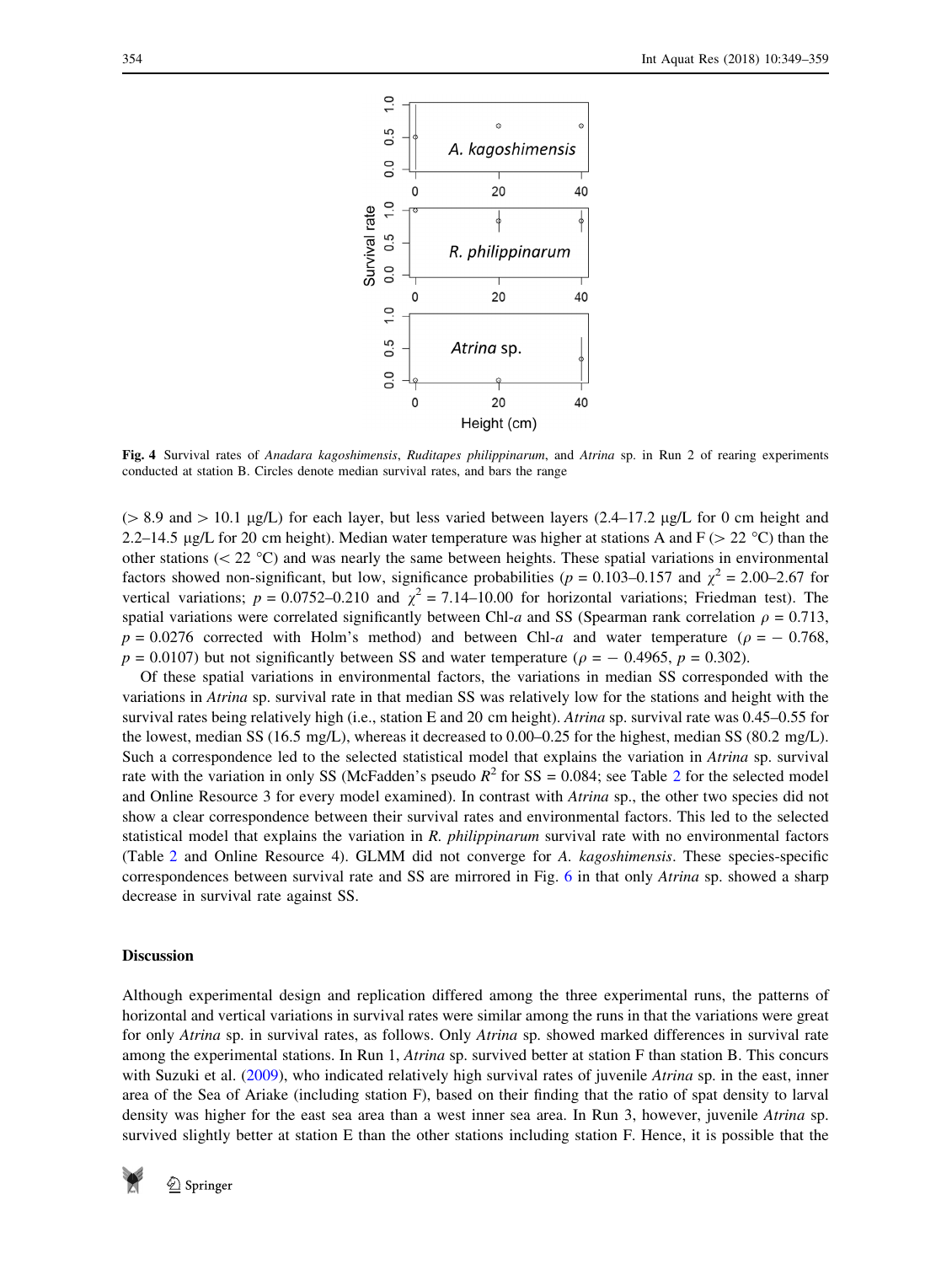

<span id="page-6-0"></span>

Fig. 5 Environmental factors in Run 3. a Suspended solids (SS, mg/L), b chlorophyll a concentration ( $\mu$ g/L), and c water temperature (°C). Suspended solids occasionally showed extremely high values and thus are displayed separately for 0–200 mg/L and 200–5000 mg/L at different scales. Likewise, chlorophyll a concentration is displayed separately for 0–30  $\mu$ g/L and  $30 - 120$  µg/L

Table 2 Models showing the lowest BIC for (a) Atrina sp. and (b) Ruditapes philippinarum

| <b>Species</b>   | Model                                                             | BIC   |
|------------------|-------------------------------------------------------------------|-------|
| Atrina sp.       | $p = 1/(1 + \exp(-0.44 \pm 0.61 + (0.039 \pm 0.015) \text{ SS}))$ | 75.91 |
| R. philippinarum | $p = 1/(1 + \exp(-1.96 \pm 0.30))$                                | 45.83 |

The estimates of parameters are presented as the most likely value  $\pm$  standard error. See Online Resources 2 and 3 for more details of the results of the model selection

" $p$ " denotes expected survival rates, SS the density of suspension solids

locations with *Atrina* sp. surviving well are variable and are affected by short-term fluctuations in some environmental factors. In addition, Atrina sp. of smaller body sizes was used in Run 3 than Run 1, which might have led to the different patterns in horizontal survival variation. For example, the tidal current is in general faster at station F than station E (Tsukamoto and Yanagi [2002\)](#page-10-0), which possibly was more stressful for small specimens at station F than station E and led to the lower survival rates at station F than station E in Run 3.

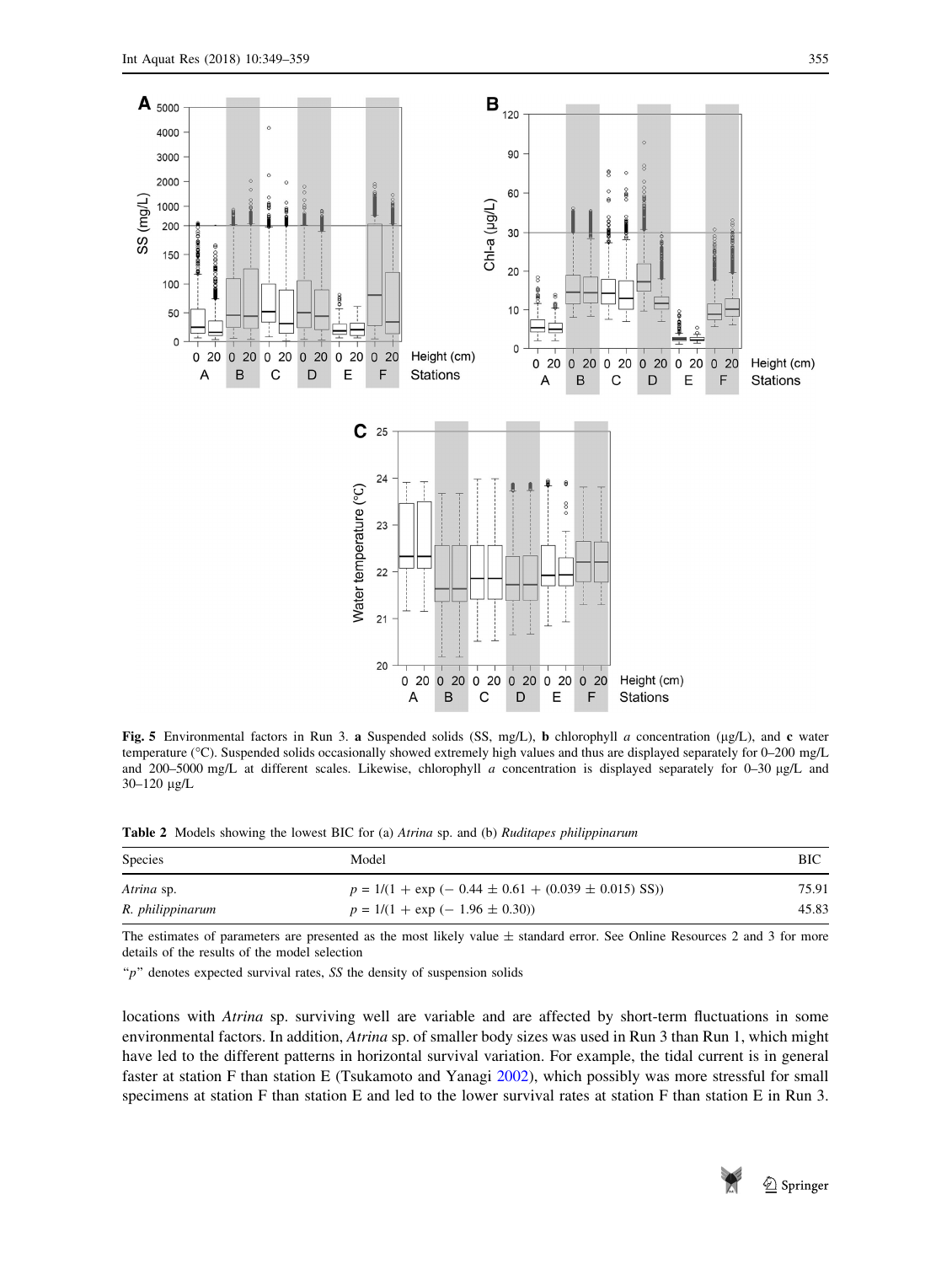<span id="page-7-0"></span>

Fig. 6 Survival rates of Anadara kagoshimensis, Ruditapes philippinarum, and Atrina sp. plotted against suspended solids (SS) for each station and height in Run 3 of rearing experiments. Circles denote 0 cm height, and crosses 20 cm height

Atrina sp. survived better in trays higher in the water column in all runs, whereas neither Anadara kagoshimensis nor Ruditapes philippinarum showed this pattern. This accords with the previous experiments in the Sea of Ariake for Atrina sp. and A. kagoshimensis at least. Atrina sp. with shell length 7 cm showed higher survival rates ( $> 60\%$ ) about 1 m above the seabed than on the seabed ( $< 20\%$ ) during March– December 2015 (Matoba et al. [2016\)](#page-9-0). In contrast to Atrina sp., A. kagoshimensis with shell length 3–4 cm showed similar survival rates, about 80%, 1 m above the seabed and on the seabed during February–October 2003 (Yurimoto et al. [2007\)](#page-10-0). No such experiment comparing water column and sea bed has been reported for R. philippinarum in the Sea of Ariake to our knowledge. Although wild A. kagoshimensis and artificially produced Atrina sp. were used in our experiments, the difference between wild specimens and artificially hatched seeds is unlikely to result in the overestimation of the difference in survival rate between A. kagoshimensis and Atrina sp. This is because the survival rates of wild A. kagoshimensis are reported to be similar (Katayama et al. [1982\)](#page-9-0) or lower (Takami and Yoshioka [1982](#page-10-0), [1983\)](#page-10-0), compared to those of artificially produced A. kagoshimensis in transplantation experiments. Therefore, if we had used artificially produced seeds for A. kagoshimensis as well as for Atrina sp., the difference in survival rates is expected to be either unchanged or larger.

In previous experiments rearing A. kagoshimensis and Atrina sp. near the seabed and in the water column in the Sea of Ariake, techniques for keeping bivalves differed between water column and seabed: pocket net and flat fishing net, respectively, for Atrina sp. (Matoba et al. [2016\)](#page-9-0); and pocket net and resin-made basket, respectively, for A. kagoshimensis (Yurimoto et al. [2007](#page-10-0)). Our experiments showed that, regardless of such depth-dependent differences in equipment, Atrina sp. has higher survival rates when maintained in the water column than on the seabed, while A. kagoshimensis does not. Hence, the environmental factors show that Atrina sp. experience is likely to be less favorable near the seabed than in the water column.

One of the adverse environmental factors that Atrina sp. experience in some sea areas and near the seabed can be suspended solids. This is indicated from the result of model selection in Run 3, where the best model included the term SS and excluded the terms stations and height. Adverse effects of suspended solids are reported for many bivalve species (e.g., Bricelj et al. [1984](#page-9-0); Navarro et al. [1992;](#page-10-0) Navarro and Widdows [1997](#page-10-0)) including the conspecific species Atrina zelandica (Ellis et al. [2002](#page-9-0)). A. zelandica showed a decrease in glycogen content and relative weight of soft tissue in the survey areas with abundant suspended solids. Suspended solids would adversely affect Atrina sp. through various pathways. Increased suspended solids can lead to decrease in clearance rate of particulates and filtration rate of water (e.g., Navarro et al. [1992;](#page-10-0) Navarro and Widdows [1997](#page-10-0); Ellis et al. [2002\)](#page-9-0), thereby causing decreased amount of food and oxygen acquired. Suspended solids can also lead to increased ejection of pseudofeces, thereby causing increased energy consumption (Madon et al. [1998\)](#page-9-0). Such adverse effects would further increase, if suspended solids accumulate on the seabed and lead to an increased density of the suspended solids near the inhalant openings of Atrina sp.

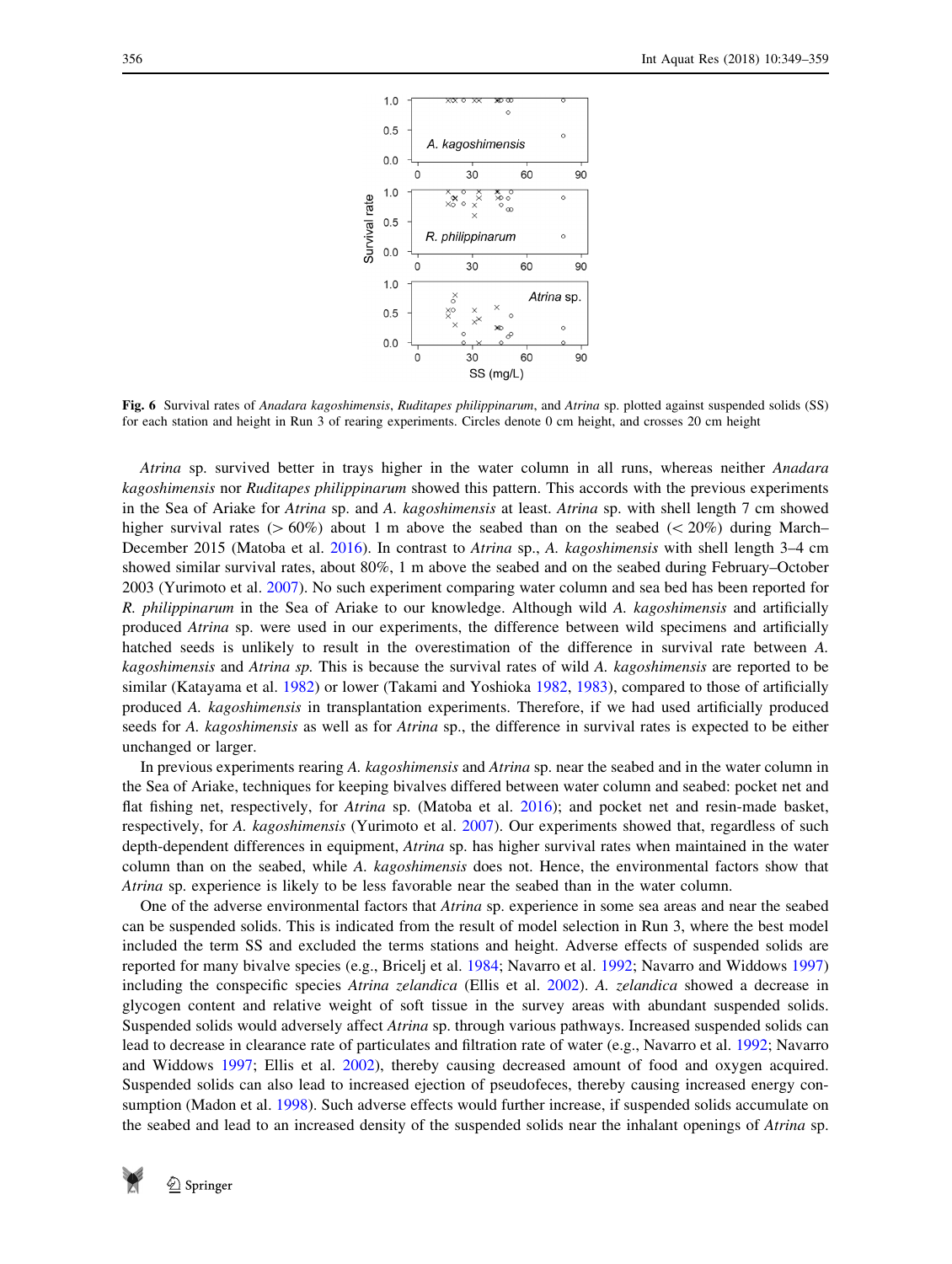Yurimoto et al. ([2008\)](#page-10-0) found that the glycogen content in its adductor muscle, an index of the condition, decreased in relation to the thickness of a high-density layer of suspended solids in a rearing experiment. Accumulation of suspended solids was found on the surface of the substrate used in our experimental trays (Kurihara, personal observation), which possibly increased the adverse effects of the solids for Atrina sp.

Why, of the three experimental species, only *Atrina* sp. showed clear negative correlations between its survival rate and the density of suspended solids might be related with endurance to hypoxia. Atrina sp. is more vulnerable to hypoxia than A. *kagoshimensis* and R. *philippinarum*: median lethal time, LT50, with dissolved oxygen  $\< 0.4$  mg/L is reported to be  $\< 9$  h for *Atrina* sp. (mean shell length 23 mm; Nagasoe et al. [2017](#page-9-0)), which is far shorter than 130 h for A. kagoshimensis (28 mm; estimated from the Fig. [1](#page-3-0) of Miyamoto and Iwanaga [2012\)](#page-9-0) and 70 h for R. philippinarum (31 mm; Yamada et al. [2016\)](#page-10-0). Thus, if higher SS causes lower filtration rate (Navarro and Widdows [1997\)](#page-10-0), thereby causing lower uptake of oxygen, *Atrina* sp. would suffer more greatly than A. kagoshimensis and R. philippinarum.

Future studies should examine how the patterns of spatial change in survival rate are affected by the body size and density of bivalves. It is likely that, for the bivalve species in the present study, smaller specimens are more vulnerable to various environmental stresses. This is reported for R. *philippinarum* exposed to physical disturbances due to typhoon (Mizuta et al. [2011](#page-9-0)) and for Atrina sp. exposed to hyposaline stress (Yamamoto and Handa [2011](#page-10-0); Kurihara et al. [2017](#page-9-0)) and hypoxia (Nagasoe et al. [2017\)](#page-9-0). Therefore, as we used juveniles for each species, interspecific differences in the responses to spatial variation in environmental factors might have been emphasized. Yet, even if we used larger specimens for each species, Atrina sp. would probably show great spatial variations in survival rates. This is suggested by Matoba et al. ([2016\)](#page-9-0) and Yoshida et al. [\(2007](#page-10-0)) who showed that large Atrina sp. (shell length  $> 200$  mm in Matoba et al. [2016](#page-9-0) and about 100 mm in Yoshida et al. [2007](#page-10-0)) survived better in pocket nets in the water column (90% per 10 months) than in cages on the seabed (20% per 10 months); and on the tidal flats (20–30% per 10 months) than in the subtidal area (0% per  $\lt$  10 months). The densities of A. kagoshimensis and Atrina sp. in our experimental trays (35.7–119 m<sup>-2</sup>) and 35.7–238 m<sup>-2</sup>, respectively) were higher than those in their natural habitats ( $\lt$  50 m<sup>-2</sup> and  $\lt$  80 m<sup>-2</sup>, respectively; Yoshino et al. [2007;](#page-10-0) Suzuki et al. [2009\)](#page-10-0). Whether the present experimental results for such high densities differ from the results for natural, low densities should be examined in future.

We found that survival rates were lower for Atrina sp. than for A. kagoshimensis and R. philippinarum on the seabed in the inner area of the Sea of Ariake. This suggests that the environmental factors are especially unfavorable for Atrina sp. at present. This notion is in accordance with the abundance and the status of fisheries for the three species in the inner area of the Sea of Ariake in recent years. The density of A. kagoshimensis averages about 100 m<sup>-2</sup> in the intertidal area (Nakamuta et al. [2013](#page-9-0)) and 200 m<sup>-2</sup> in the subtidal area (Okamura, personal data for 2015). The density of R. philippinarum attains 1000–5000 m<sup>-2</sup> in the intertidal area (Kanzaki et al. [2017](#page-9-0); no information for the subtidal area). These two species are still harvested by fishermen (Ministry of the Environment [2017\)](#page-9-0). In contrast, the densities of juvenile Atrina sp. have been  $\lt 1$  m<sup>-2</sup> in most of the subtidal area of the inner part of the Sea of Ariake between 1997 and 2011 (Koga and Aramaki [2013](#page-9-0)). It has been legally prohibited to catch Atrina sp. therein since 2012 owing to the low abundance (Ito [2017](#page-9-0)). It is necessary to investigate the environmental factors especially unfavorable for Atrina sp.

Acknowledgements We thank Junichi Uchikawa (Kumamoto Prefectural Fisheries Research Center) for providing the bivalve samples. We thank Kengo Suzuki (Hokkaido National Fisheries Research Institute) for commenting on the present study. We thank Nishimura Syokai Co., Ltd., Japan Justice Co., Ltd., and Minefuku Kaiji for their support in our field experiments. The present study was made as a part of contract work with Ministry of the Environment, Japan.

Open Access This article is distributed under the terms of the Creative Commons Attribution 4.0 International License [\(http://](http://creativecommons.org/licenses/by/4.0/) [creativecommons.org/licenses/by/4.0/](http://creativecommons.org/licenses/by/4.0/)), which permits unrestricted use, distribution, and reproduction in any medium, provided you give appropriate credit to the original author(s) and the source, provide a link to the Creative Commons license, and indicate if changes were made.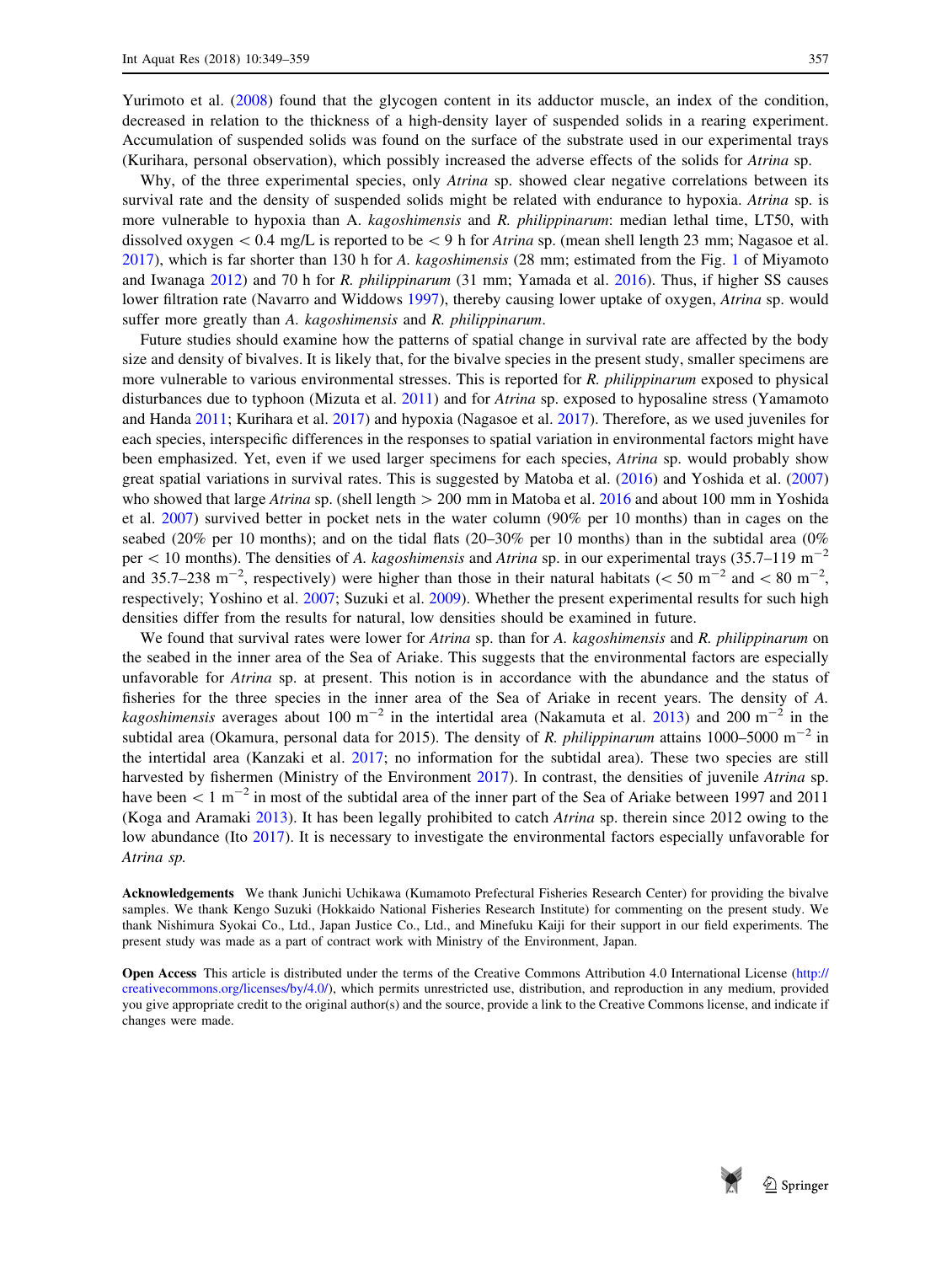#### <span id="page-9-0"></span>References

- Begon M, Townsend CR, Harper JL (2006) Ecology: From Individuals To Ecosystems, 2nd edn. Blackwell, Malden, p 738
- Bricelj VM, Malouf RE, Quillfeldt C (1984) Growth of juvenile *Mercenaria mercenaria* and the effect of resuspended bottom sediments. Mar Biol 84:167–173
- Broitman BR, Blanchette CA, Menge BA, Lubchenco J, Krenz C, Foley M, Raimondi PT, Lohse D, Gaines SD (2008) Spatial and temporal patterns of invertebrate recruitment along the west coast of the United States. Ecol Monogr 78:403–421
- Broström G (2017) Generalized linear models with clustering. [https://cran.r-project.org/web/packages/glmmML/glmmML.pdf.](https://cran.r-project.org/web/packages/glmmML/glmmML.pdf) Accessed 4 Feb 2018
- Ellis J, Cummings V, Hewitt J, Thrush S, Norkko A (2002) Determining effects of suspended sediment on condition of a suspension feeding bivalve (Atrina zelandica): results of a survey, a laboratory experiment and a field transplant experiment. J Exp Mar Biol Ecol 267:147–174
- Gosling E (2015) Marine Bivalve Molluscs, 2nd edition. NY: John Wiley & Sons, Ltd. 524 pages
- Haddon M (2011) Modelling and quantitative methods in fisheries, 2nd edn. Taylor & Francis Group, New York
- Hashimoto K, Yamada K, Nagae A, Matsuyama Y (2018) Lineage specific detection of the scaly form of the pen shell Atrina spp. by a loop-mediated isothermal amplification method. Fish Sci. <https://doi.org/10.1007/s12562-018-1231-4>
- Ito S (2017) Reviving the pen shell, Atrina spp. diving apparatus fishery in the inner part of Ariake Sound. Bull Saga Pref Ariake Fish Res Develop Cent 28:147–166 (in Japanese with English abstract)
- Kanzaki H, Tsukuda M, Tsujo K (2017) Distribution of Manila clam, Ruditapes philippinarum, on the tidal flat at the mouths of Tara and Itoki Rivers in Ariake Sound. Bull Saga Pref Ariake Fish Res Develop Cent 28:119–123 (in Japanese)
- Katayama S, Miyake Y, Ikegami T, Ikeda Z (1982) Experiments on aquaculture of Anadara kagoshimensis in Okayama Prefecture, Japan. In: Nansei National Fisheries Research Institute (eds) Rearing experiments for causes of high mortality of Anadara kagoshimensis. Volume I. Hiroshima, p 2–15 (in Japanese)
- Koga H, Aramaki H (2013) History of the pen shell, Atrina spp. fishery and the factors relevant to the fishing ground formation in Saga Ariake Bay—especially, some consideration about the factors of big catch in 2009 fiscal fishing period. Bull Saga Pref Ariake Fish Res Develop Cent 26:13–24 (in Japanese with English abstract)
- Kumamoto Prefectural Fisheries Research Center (2006) Guidance for resource management of the Asari clam Ruditapes philippinarum in Kumamoto Prefecture, version II. [https://www.pref.kumamoto.jp/common/UploadFileOutput.ashx?c\\_id=](https://www.pref.kumamoto.jp/common/UploadFileOutput.ashx%3fc_id%3d3%26id%3d9666%26sub_id%3d1%26flid%3d13700) [3&id=9666&sub\\_id=1&flid=13700.](https://www.pref.kumamoto.jp/common/UploadFileOutput.ashx%3fc_id%3d3%26id%3d9666%26sub_id%3d1%26flid%3d13700)Accessed 24 Nov 2018 (in Japanese)
- Kurihara T, Nakano S, Matsuyama Y, Hashimoto K, Yamada K, Ito A, Kanematsu M (2017) Survival time of juvenile pen shell Atrina pectinata (Bivalvia: Pinnidae) in hyposaline water. Int Aquat Res. <https://doi.org/10.1007/s40071-017-0183-0>
- Lemer S, Buge B, Bemis A, Giribet G (2014) First molecular phylogeny of the circumtropical bivalve family Pinnidae (Mollusca, Bivalvia): evidence for high levels of cryptic species diversity. Mol Phylogenet Evol 75:11–23. [https://doi.org/10.1016/j.](https://doi.org/10.1016/j.ympev.2014.02.008) [ympev.2014.02.008](https://doi.org/10.1016/j.ympev.2014.02.008)
- Liu J, Li Q, Kong LF, Zheng XD (2011) Cryptic diversity in the pen shell Atrina pectinata (Bivalvia: Pinnidae): high divergence and hybridization revealed by molecular and morphological data. Molec Ecol 20:4332–4345
- Madon SP, Schneider DW, Stoeckel JA, Sparks RE (1998) Effects of inorganic sediment and food concentrations on energetic processes of the zebra mussel, Dreissena polymorpha: implications for growth in turbid rivers. Can J Fish Aquat Sci 55:401–413
- Masaki K, Onohara T (2009) Relationship between juvenile ark shell, Scapharca kagoshimensis, development and weather conditions in the inner area of the Ariake Sound. Bull Saga Pref Ariake Fish Res Develop Cent 24:13–18 (in Japanese with English abstract)
- Matoba T, Hirose M, Nagamoto A, Yoshida M, Shinohara N (2016) Research on the causes for the mortality of the pen shell Atrina sp. in Fukuoka sea area of the Sea of Ariake, IV. Bull Fukuoka Fish Mar Tech Res Cent 26:1–8 (in Japanese)
- Matsukawa Y (2005) Physical process. In: The Oceanographic Society of Japan (ed) Restoration of ecosystem in the Sea of Ariake. Koseisha Koseikaku, Tokyo, pp 3–11 (in Japanese)
- Matsuyama Y (2012) Abnormal mortality of the pen shell Atrina spp. and efforts for recovery of the resource. In: Ohshima Y (ed) Current status and issues of the Ariake Bay, a potentially highly productive Coastal Sea. Koseisha Koseikaku, Tokyo, pp 53–62
- Ministry of Agriculture, Forestry and Fisheries (2011) Dissolved oxygen. [http://www.maff.go.jp/kyusyu/seibibu/isahaya/pdf/011\\_](http://www.maff.go.jp/kyusyu/seibibu/isahaya/pdf/011_6_2_4_youzonnsannso_1.pdf) [6\\_2\\_4\\_youzonnsannso\\_1.pdf](http://www.maff.go.jp/kyusyu/seibibu/isahaya/pdf/011_6_2_4_youzonnsannso_1.pdf). Accessed 3 Feb 2018
- Ministry of the Environment (2017) Ariakekai Yatsushirokai Sogo Tyosa Hyoka Iinkai Hokokusho. [https://www.env.go.jp/](https://www.env.go.jp/council/20ari-yatsu/rep061221/index.html) [council/20ari-yatsu/rep061221/index.html](https://www.env.go.jp/council/20ari-yatsu/rep061221/index.html) Accessed 17 April 2018; (in Japanese)
- Miyamoto Y, Iwanaga C (2012) Biochemical responses to anoxia and hypoxia in the ark shell Scapharca kagoshimensis. Plankton Benthos Res 7:167–174
- Mizuta K, Hirano K, Higano J, Tamaki A (2011) Effects of typhoons on artificially-made culture grounds for the manila clam Ruditapes philippinarum along Konagai coast of Isahaya Bay, Kyushu, Japan. Aquac Sci 59:75-88 (in Japanese with English abstract)
- Nagamoto A, Matoba T, Shinohara N (2017) Efficiency of preventive measures against burial of bivalve spat collector using gravel bag in Fukuoka area of the Sea of Ariake, Japan. Bull Fukuoka Fish Mar Tech Res Cent 27:1–8 (in Japanese)
- Nagasoe S, Tokunaga T, Matsuyama Y (2017) Effect of hypoxic conditions on the survival of juvenile pen shell Atrina cf. japonica (an East Asian species). Suisan Zosyoku (Aquacult Sci) 65:125–132
- Nakamuta H, Fujisaki H, Yoshida K (2013) Abnormal mortality of the ark shell, Scapharca kagoshimensis, occurred from the autumn to winter in 2011. Bull Saga Pref Ariake Fish Res Develop Cent 26:33–48 (in Japanese with English title)